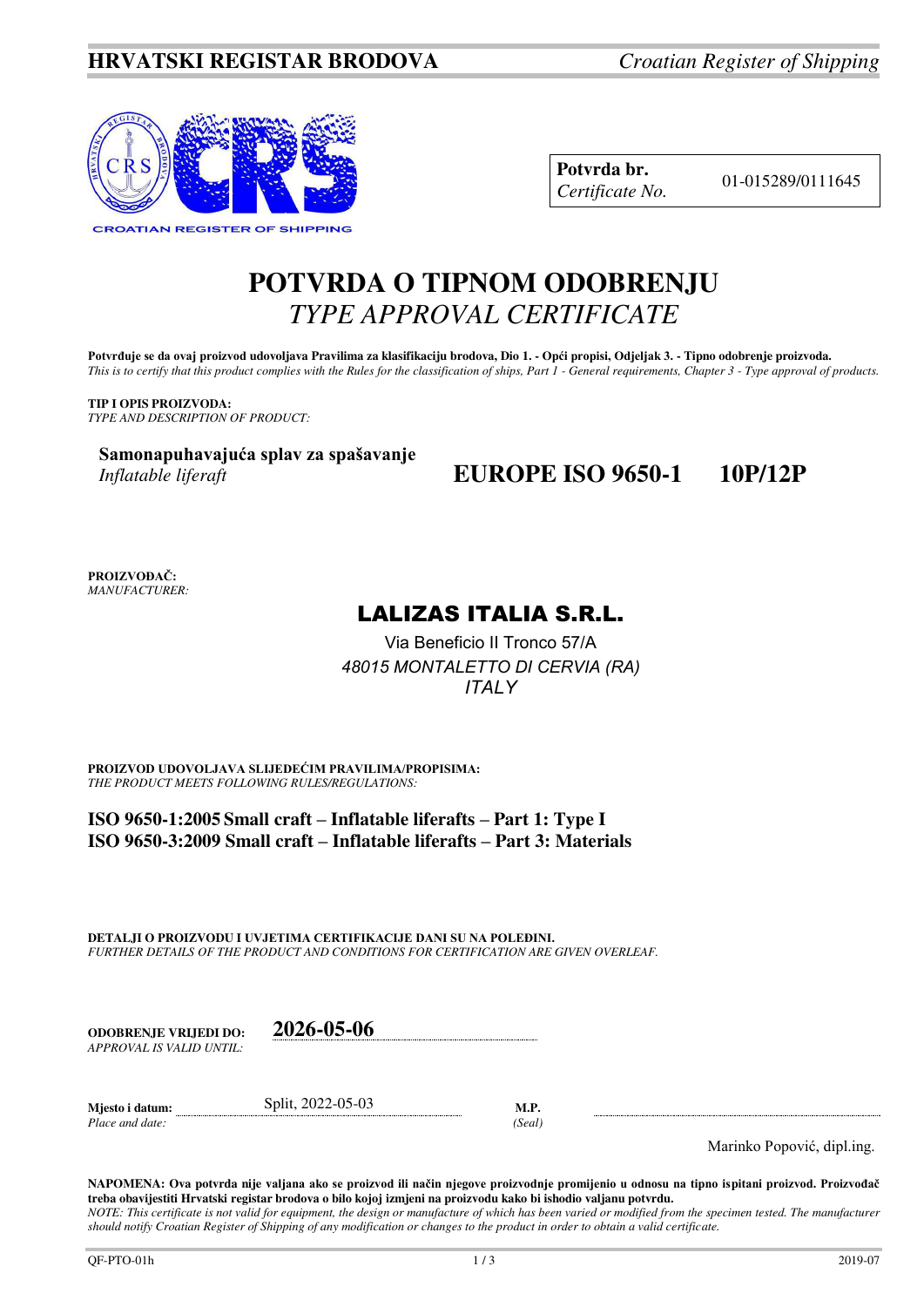

**PODROBNIJI OPIS PROIZVODA:** *DETAILED PRODUCT DESCRIPTION:* 

### **Samonapuhavajuća splav za spašavanje za brodice i jahte.**  *Inflatable liferaft for boats and yachts.*

**Najveći dopušteni broj osoba:** 

*Maximum capacity:*  **10P** - **10 osoba** / *persons*

**12P** - **12 osoba** / *persons*

**PODRUČJE PRIMJENE / POSEBNI GRANIČNI UVJETI:** *APPLICATION / LIMITATIONS:* 

### **Samo za brodice i jahte duljine do 24 m.**

*For boats and yachts up to 24 m only.* 

**Brodice – Područje plovidbe I, II i III. Splav za spašavanje mora biti opremljena Paketom opreme 2.**  *Boats – Navigation area I, II and III. The liferaft shall be equipped with emergency Pack 2.* 

**Jahte – Područje plovidbe I i II. Splav za spašavanje mora biti opremljena Paketom opreme 1.**  *Yachts – Navigation area I and II. The liferaft shall be equipped with emergency Pack 1.*

**Jahte – Područje plovidbe III. Splav za spašavanje mora biti opremljena Paketom opreme 2.**  *Yachts – Navigation area III. The liferaft shall be equipped with emergency Pack 2.* 

**Splav za spašavanje može biti u kontejneru (spremniku) ili u torbi.**  *A liferaft may be packed in a container (canister) or in a valise.*

**Splav za spašavanje mora se servisirati u uslužnoj tvrtki odobrenoj od proizvođača.**

*A liferaft shall be serviced in the manufacturer's authorised servicing station.*

**DOKUMENTACIJA ZA TIPNO ODOBRENJE:** *TYPE APPROVAL DOCUMENTATION*

### **Dokumenti i nacrti za 10P splav** */ Documents and drawings for 10P liferaft:*

*OMO-Z-129/0 dated 2006-01-11 OMO-Z-132/0 dated 2006-01-16 MC610901COC/1 dated 2006-02-13 SPE-Z-175/3 dated 2004-09-02 SPE-Z-174/4 dated 2006-03-03 OMO-Z-134/0 dated 2006-12-16 SPE-Z-420/0 dated 2006-01-26 SPE-Z-176/3 dated 2004-09-02 OMO-Z-134/1 dated 2006-04-02 SPE-Z-300/2 dated 2006-03-03 SPE-Z-301/2 dated 2006-03-03* 

### **Dokumenti i nacrti za 12P splav** */ Documents and drawings for 12P liferaft:*

*OMO-Z-130/0 dated 2006-01-11 OMO-Z-132/0 dated 2006-01-16 MC610901COC/1 dated 2006-02-13 SPE-Z-178/4 dated 2006-03-03 SPE-Z-179/4 dated 2006-03-03 SPE-Z-300/2 dated 2006-03-03 SPE-Z-301/2 dated 2006-03-03* 

*Test report No 086 dated 2006-05-22 Test report No 43L dated 2004-05*